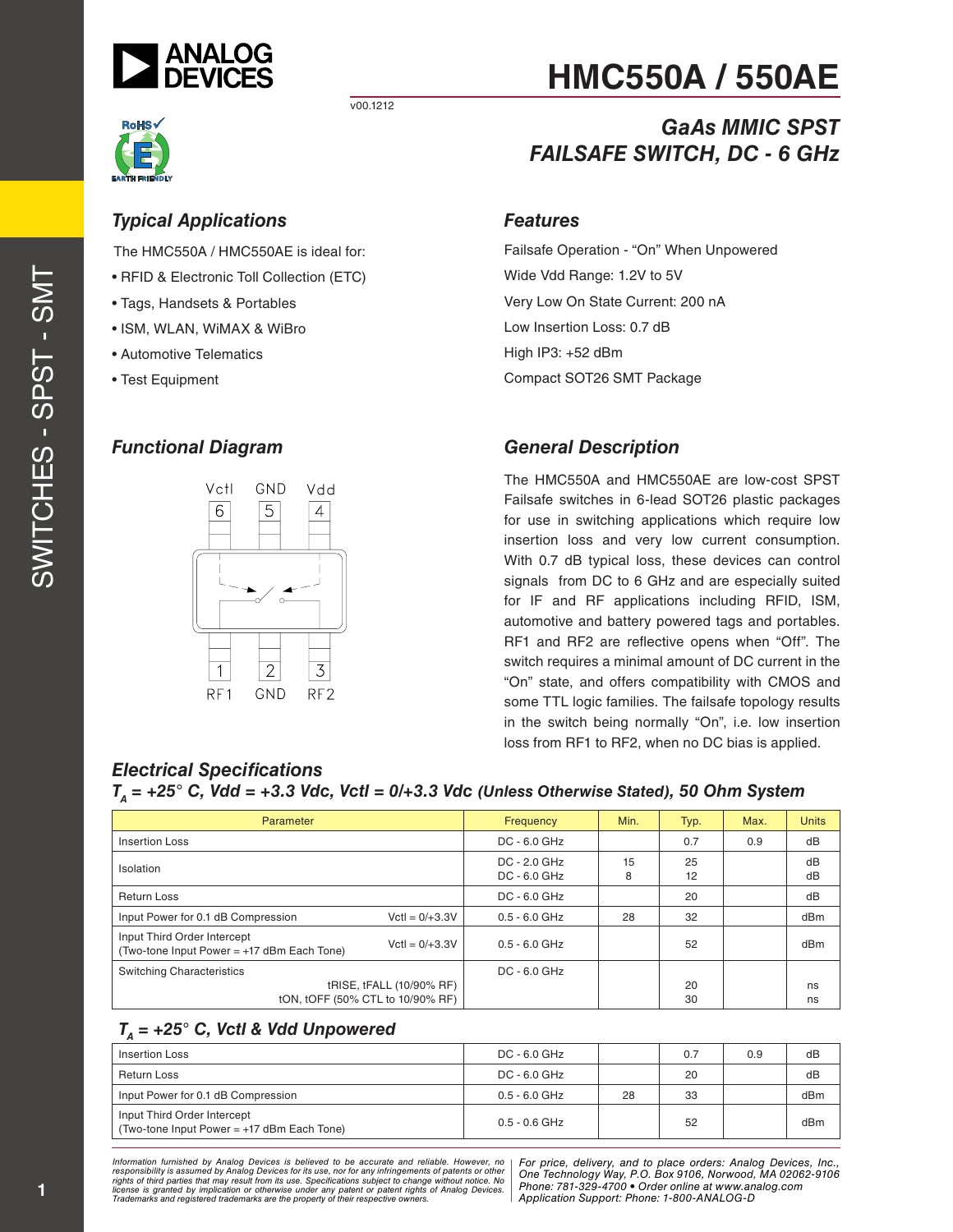

**HMC550A / 550AE**

# *GaAs MMIC SPST FAILSAFE SWITCH, DC - 6 GHz*



#### **Insertion Loss** *Return Loss*



v00.1212

#### *Isolation*





#### *Input IP3 vs. Temperature*



#### *Input P0.1dB vs. Temperature*



*Formation iurnished by Analog Devices is believed to be accurate and reliable. However, no Hor price, delivery, and to place orders: Analog Devices, In<br>roonsibility is assumed by Analog Devices for its use, nor for any pressult from its use. Specifications subject to change without notice. No*<br>ation or otherwise under any patent or patent rights of Analog Devices Phone: 781-329-4700 • Order online at ww *e* the property of their respective owners. **Application Support: Phone: 1-8** Information furnished by Analog Devices is believed to be accurate and reliable. However, no<br>responsibility is assumed by Analog Devices for its use, nor for any infringements of patents or other<br>rights of third parties th

*For price, delivery, and to place orders: Analog Devices, Inc., One Technology Way, P.O. Box 9106, Norwood, MA 02062-9106 Phone: 781-329-4700 • Order online at www.analog.com Application Support: Phone: 1-800-ANALOG-D*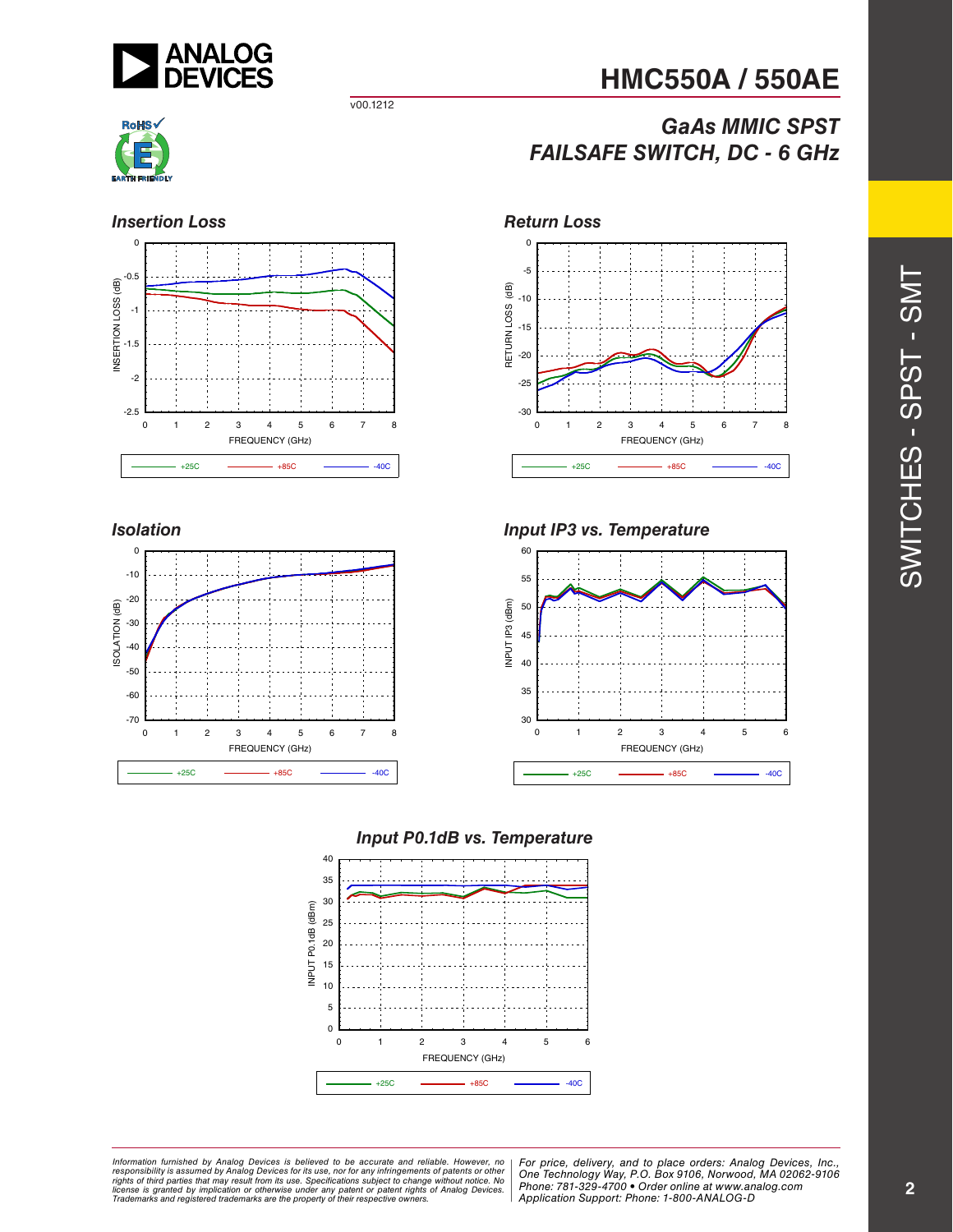

**HMC550A / 550AE**

# *GaAs MMIC SPST FAILSAFE SWITCH, DC - 6 GHz*



#### *Insertion Loss, Power Off Return Loss, Power Off*



v00.1212

#### *Input P0.1dB, Power Off*











#### *Operating Conditions*

*Vdd & Vctl = 0 Vdc to +5 Vdc; Vctl\_max = Vdd + 0.2 Vdc; Idd & Ictl = 0.1 µA, Typical*

| <b>Conditions</b> | Vdd - Vctl $\ge$ + 1.2 Vdc | $-0.2$ Vdc < Vdd - Vctl < $+0.4$ Vdc |
|-------------------|----------------------------|--------------------------------------|
| RF1 - RF2         | NFF.                       | ΟN                                   |

#### *Examples of Typical Operating Conditions - Idd & Ictl = 0.1 µA, Typical*

| Vdd(V)           | 0 (Unpowered) |     | 1. U                       |     | 2.2 | 3.3            |       |       | 5.0   |
|------------------|---------------|-----|----------------------------|-----|-----|----------------|-------|-------|-------|
| VctI (V)         | 0 (Unpowered) |     | $\sqrt{2}$<br>$\mathsf{L}$ | 1.0 | 1.0 | . 0.4<br>3 Z.I | > 2.9 | < 3.8 | > 4.6 |
| <b>RF1 - RF2</b> | ON            | OFF | ON                         | OFF | ΟN  | OFF            | ON    | OFF   | ON    |

ormation furnished by Analog Devices is believed to be accurate and reliable. However, no | For price, delivery, and to place orders: Analog Devices, Inc.,<br>popsibility is assumed by Analog Devices for its use, not for any *pressult from its use. Specifications subject to change without notice. No*<br>ation or otherwise under any patent or patent rights of Analog Devices Phone: 781-329-4700 • Order online at ww *e* the property of their respective owners. **Application Support: Phone: 1-8** *Information furnished by Analog Devices is believed to be accurate and reliable. However, no*  responsibility is assumed by Analog Devices for its use, nor for any infringements of patents or other<br>rights of third parties that may result from its use. Specifications subject to change without notice. No<br>license is gr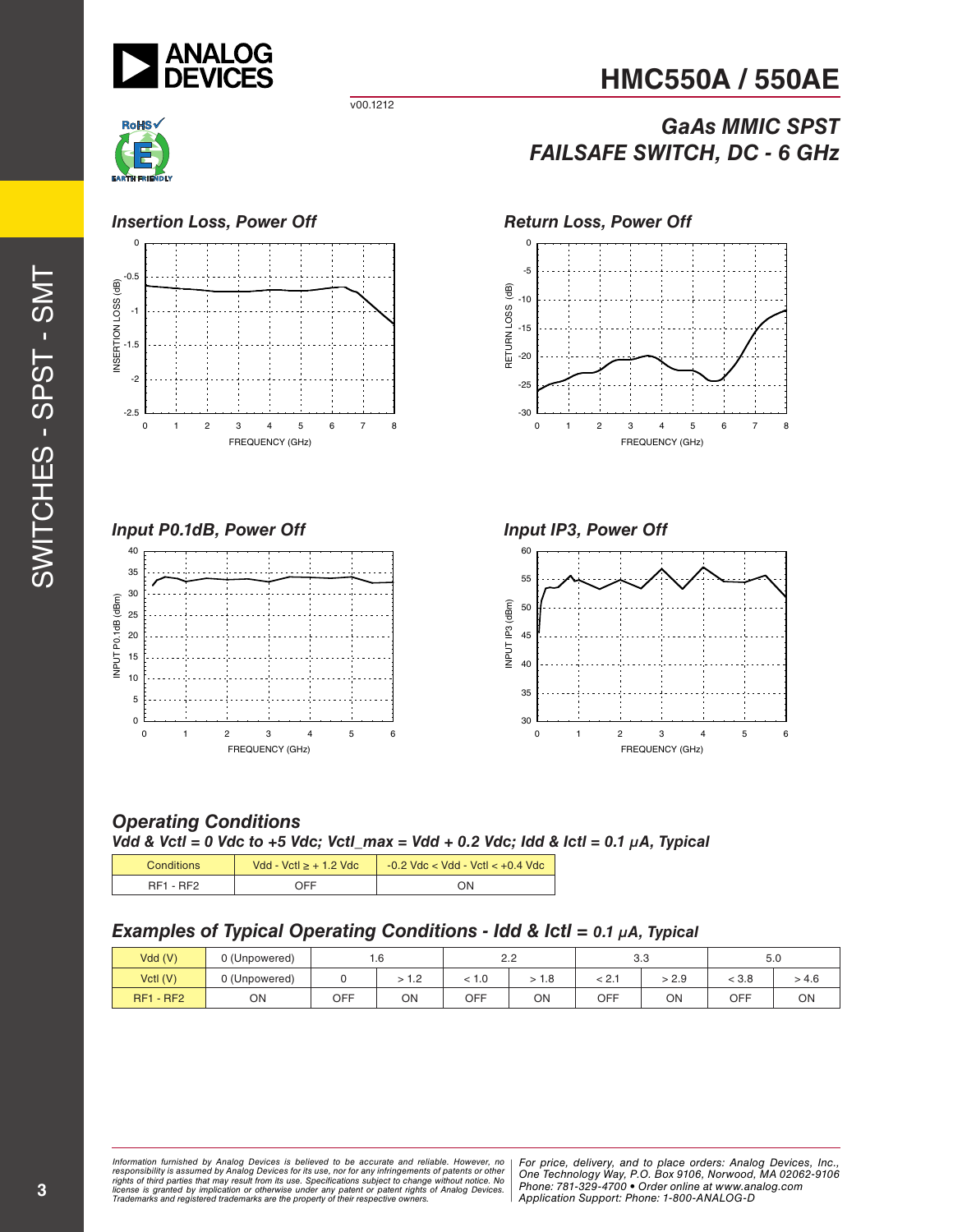

v00.1212



#### *Absolute Maximum Ratings*

| $RF$ Input Power (VctI = $0/+3.3V$ )                                                | $+34$ dBm                    |
|-------------------------------------------------------------------------------------|------------------------------|
| Supply Voltage (Vdd)                                                                | $+12$ Vdc                    |
| Control Voltage Range (Vctl)                                                        | $-0.2$ to $+(Vdd + 0.2)$ Vdc |
| <b>Channel Temperature</b>                                                          | 150 °C                       |
| Continuous Pdiss (T= 85 °C)<br>(derate 5.54 mW/ $^{\circ}$ C above 85 $^{\circ}$ C) | 0.360 W                      |
| <b>Thermal Resistance</b>                                                           | 180.5 °C/W                   |
| <b>Storage Temperature</b>                                                          | $-65$ to $+150$ °C           |
| <b>Operating Temperature</b>                                                        | -40 to +85 $\degree$ C       |
| <b>ESD Sensitivity (HBM)</b>                                                        | Class 1A                     |

DC blocks are required at ports RF1 and RF2.

#### *Outline Drawing*





(XXX LOT NUMBER  $\begin{bmatrix} .009 \\ 0.08 \end{bmatrix} \begin{bmatrix} 0.22 \\ 0.08 \end{bmatrix}$ 

 $.024 \begin{bmatrix} 0.60 \\ 0.30 \end{bmatrix}$ 

#### NOTES:

1. LEADFRAME MATERIAL: COPPER ALLOY

2. DIMENSIONS ARE IN INCHES [MILLIMETERS].

 $\hat{3}$ . DIMENSION DOES NOT INCLUDE MOLDFLASH OF 0.15mm PER SIDE.

 $\mathbb{A}$  dimension does not include moldflash of 0.25mm per side.

5. ALL GROUND LEADS MUST BE SOLDERED TO PCB RF GROUND.

#### *Package Information*

| <b>Part Number</b> | Package Body Material                              | <b>Lead Finish</b> | <b>MSL Rating</b>     | Package Marking <sup>[3]</sup> |
|--------------------|----------------------------------------------------|--------------------|-----------------------|--------------------------------|
| <b>HMC550A</b>     | Low Stress Injection Molded Plastic                | Sn/Pb Solder       | $MSL1$ <sup>[1]</sup> | 550A<br><b>XXXX</b>            |
| HMC550AE           | RoHS-compliant Low Stress Injection Molded Plastic | 100% matte Sn      | $MSL1^{[2]}$          | 550AE<br><b>XXXX</b>           |

[1] Max peak reflow temperature of 235 °C

[2] Max peak reflow temperature of 260 °C

[3] 4-Digit lot number XXXX

ormation furnished by Analog Devices is believed to be accurate and reliable. However, no | For price, delivery, and to place orders: Analog Devices, Inc.,<br>popsibility is assumed by Analog Devices for its use, not for any *e* the property of their respective owners. **Application Support: Phone: 1-8** *Information furnished by Analog Devices is believed to be accurate and reliable. However, no*  responsibility is assumed by Analog Devices for its use, nor for any infringements of patents or other<br>rights of third parties that may result from its use. Specifications subject to change without notice. No<br>license is gr

*Phone: 781-329-4700 • Order online at www.analog.com Application Support: Phone: 1-800-ANALOG-D*

# SWITCHES - SPST - SMT SWITCHES - SPST - SMT

# *GaAs MMIC SPST FAILSAFE SWITCH, DC - 6 GHz*

ELECTROSTATIC SENSITIVE DEVICE OBSERVE HANDLING PRECAUTIONS

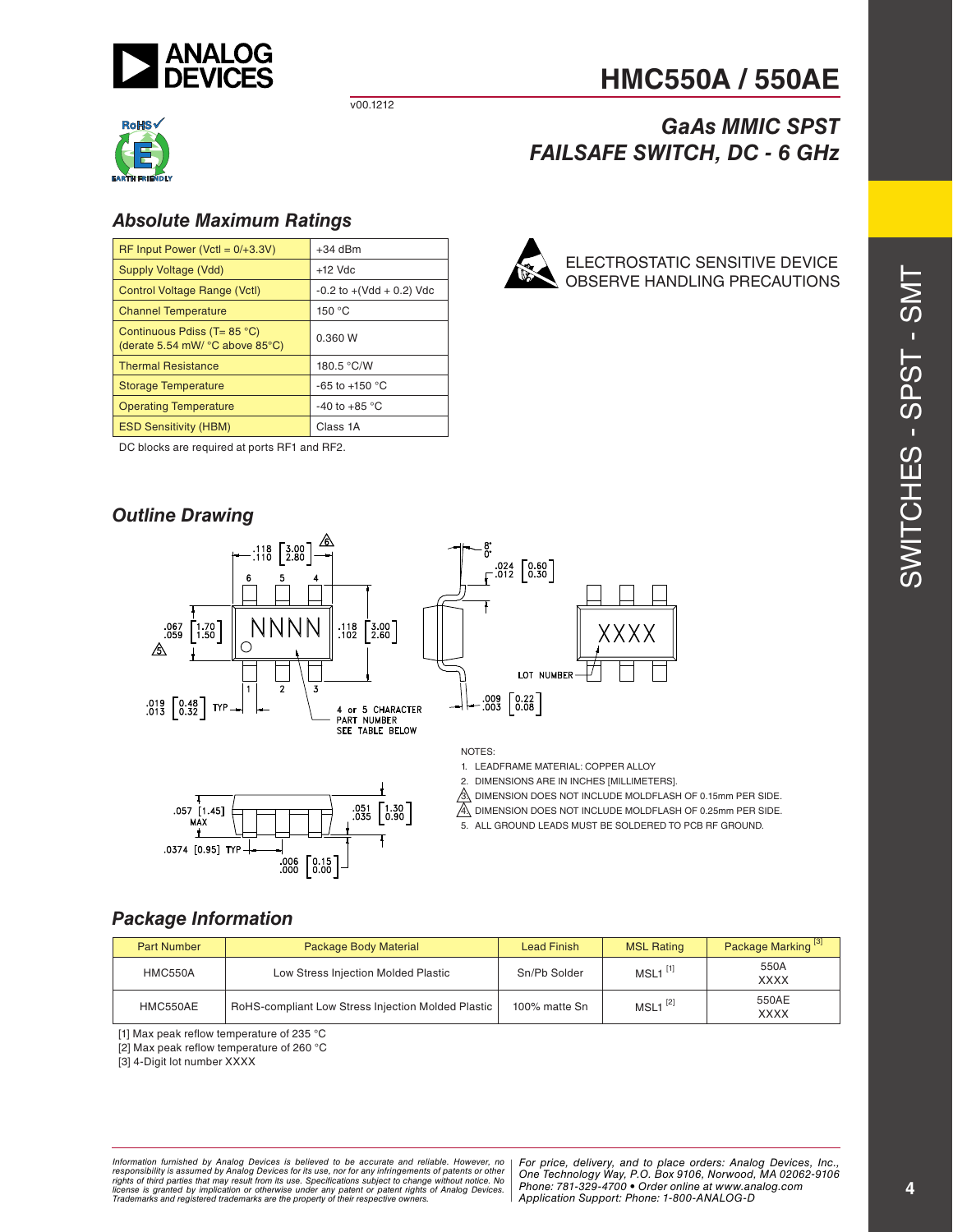

v00.1212

# **HMC550A / 550AE**

# **RoHS**

# *GaAs MMIC SPST FAILSAFE SWITCH, DC - 6 GHz*

#### *Pin Descriptions*

| <b>Pin Number</b> | <b>Function</b> | <b>Description</b>                                                                     | <b>Interface Schematic</b> |
|-------------------|-----------------|----------------------------------------------------------------------------------------|----------------------------|
| 1, 3              | RF1, RF2        | These pins are DC coupled and matched to 50 Ohms.<br>Blocking capacitors are required. |                            |
| 2, 5              | <b>GND</b>      | These pins must be connected to RF ground.                                             | $\circ$ GND                |
| 4                 | Vdd             | <b>Supply Voltage</b>                                                                  |                            |
| 6                 | Vctl            | See truth and control voltage tables.                                                  | R<br>$\leadsto$            |

#### *Typical Application Circuit*



#### **Note:**

1. DC Blocking capacitors are required for each RF port as shown. Capacitor value determines lowest frequency of operation.